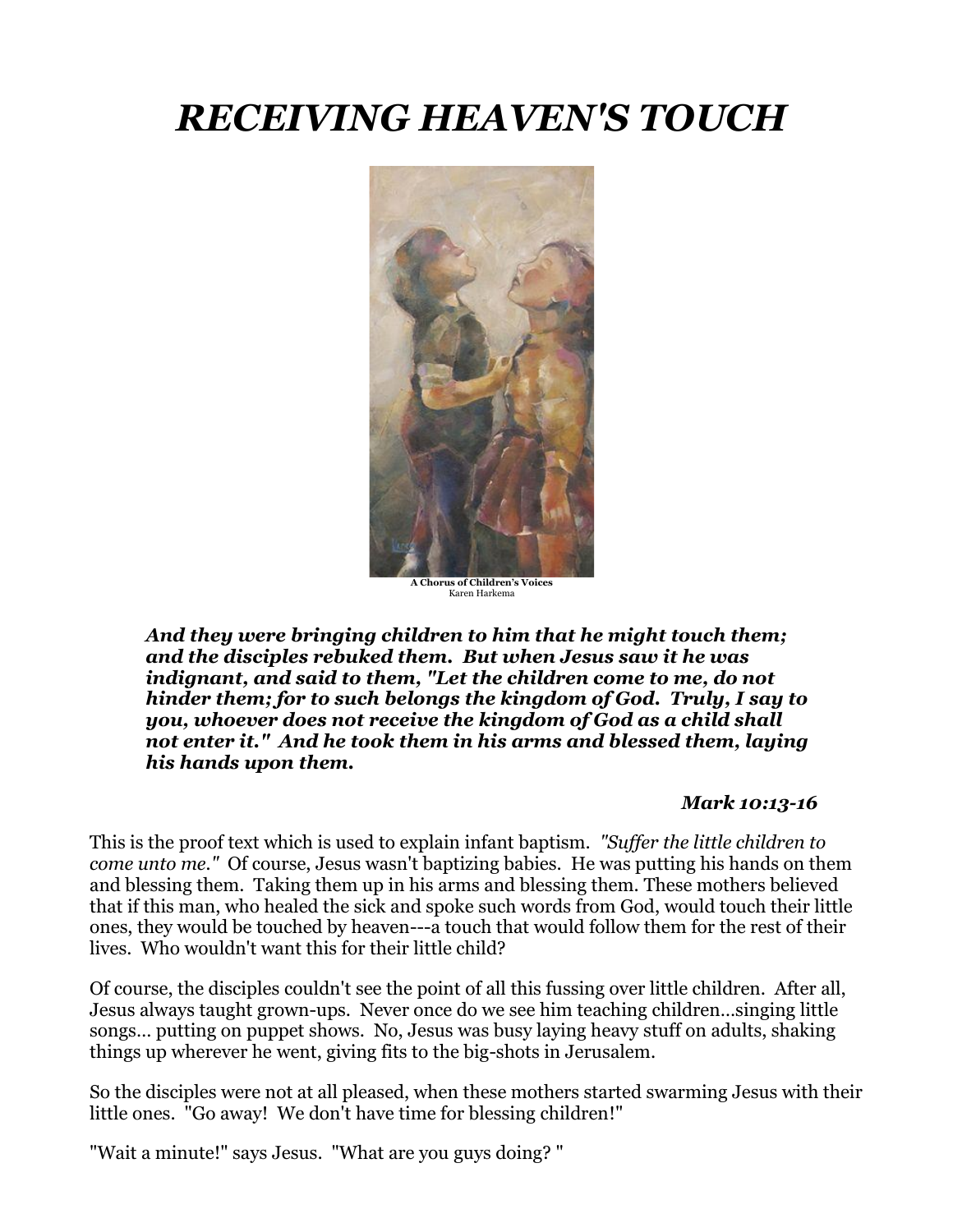*"Let the children come to me, do not hinder them; for to such belongs the kingdom of God. Truly, I say to you, whoever does not receive the kingdom of God as a child shall not enter it." And he took them in his arms and blessed them, laying his hands upon them.*

Jesus was blessing the little ones. But he was also putting out a strong message to adults, including us.

### *Truly, I say to you, whoever does not receive the kingdom of God as a child shall not enter it."*

So how do we receive the kingdom of God like a child? I'm an adult. I have an adult mind. I have adult problems. How do I lay all that aside and become a child?

The thing about a child---a little child that has not yet been infected with adult vanity---is that this little child is satisfied to be totally dependent on its parents. Trusting. Its heart is open. This child is not trying to prove anything. Its tender little heart has not yet hardened.



**Lift them High**

No wonder its angels always behold the face of the Father in Heaven!

### *"Truly, I say to you, whoever does not receive the kingdom of God as a child shall not enter it."*

For us to come back to that child-like trust, that tender heart, we need to do some unloading. If we want to enter God's world, we have to get rid of some baggage.

To enter God's kingdom like a child here are four pieces of adult baggage we're going to have to dump, and keep dumping, until they no longer control us….

### **First, we need to unload our misguided confidence in our own importance.**

Here's Mike the Millionaire. He's a decent chap. He took over a small business and turned it into a real profit machine. He knows all his employees by name. He gives them turkeys at Christmas. Mike is generous. Soft-spoken. Yet when Mike walks into a room you can feel his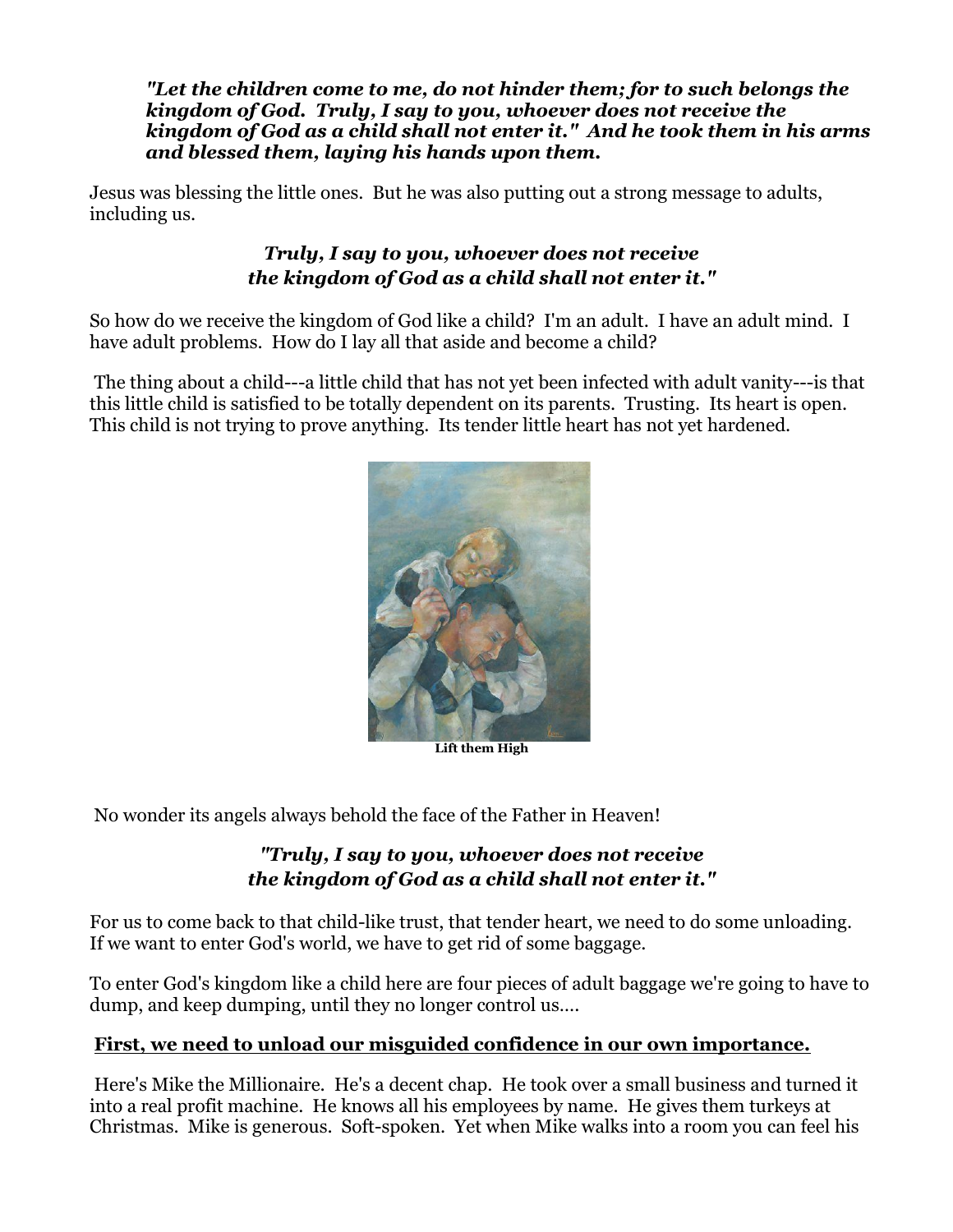importance. You can feel it! In his business, Mike's the guy in charge. And this "guy in charge" atmosphere goes with him wherever he goes.

Most of us do not have Mike's wealth, or his record of business success. But even those of us who regard ourselves as shy and inferior, have a lot more of Mike in us than we think. For instance, when we're ignored…or walked on….or talked down to, we bristle, just like Mike does. "Who do they think they are! Don't they know who I am?"

To repent and become like a child before God we need to unload this misguided confidence in our own importance. What are we trying to prove? I don't need to find my worth in the admiring eyes of people. If I know that God knows me, what more do I need?

### *My soul, wait thou only upon God, for my expectation is from him. He only is my rock and my salvation.*

*Psalm 62*

### **Second, to become a child before God we need to unload our misguided confidence in our own smarts.**

Look at Geraldine the Genius. Geraldine is really, really smart! And nobody knows this better than Geraldine. She can do astonishing things with a computer. She can speed-read books. She has an answer for every problem.

We may not have Geraldine's brains. But when we look at all the fools around us, we give ourselves a pretty good grade. And, like Geraldine, we seem totally unaware of how little we really know about anything.

We won't find our way into God's World until we come down to size and begin to see how vast is our ignorance of the things that matter.

Arrogance. Presuming to know the meaning of life, when we know nothing. We need to unload this misguided confidence in our own smarts.

## *Behold thou desirest truth in the inward parts, And in the hidden part, thou shalt make me to know wisdom.*

*Psalm 51*

### **Thirdly, to become a child before God we need to unload our misguided confidence in our knowledge of God.**

Over here we have Theodore the Theologian. Theodore knows all about immanence and transcendence, free will and predestination, prevenient grace, Docetism, Gnosticism, etc.

Theodore has God's ways figured out. He knows why people have to suffer, and how it's all going to shake down in the end.

Yet, for all Theodore's theological knowledge, his personal life is a mess. He knows all about God, but he hasn't figured out how to get along with his wife and kids.

Now we may not claim to know all the stuff Theodore knows about God. But we do have our opinions about life after death, divine justice, why bad things happen to certain people. And when these opinions don't quite line up with what Jesus says, we become theologians in our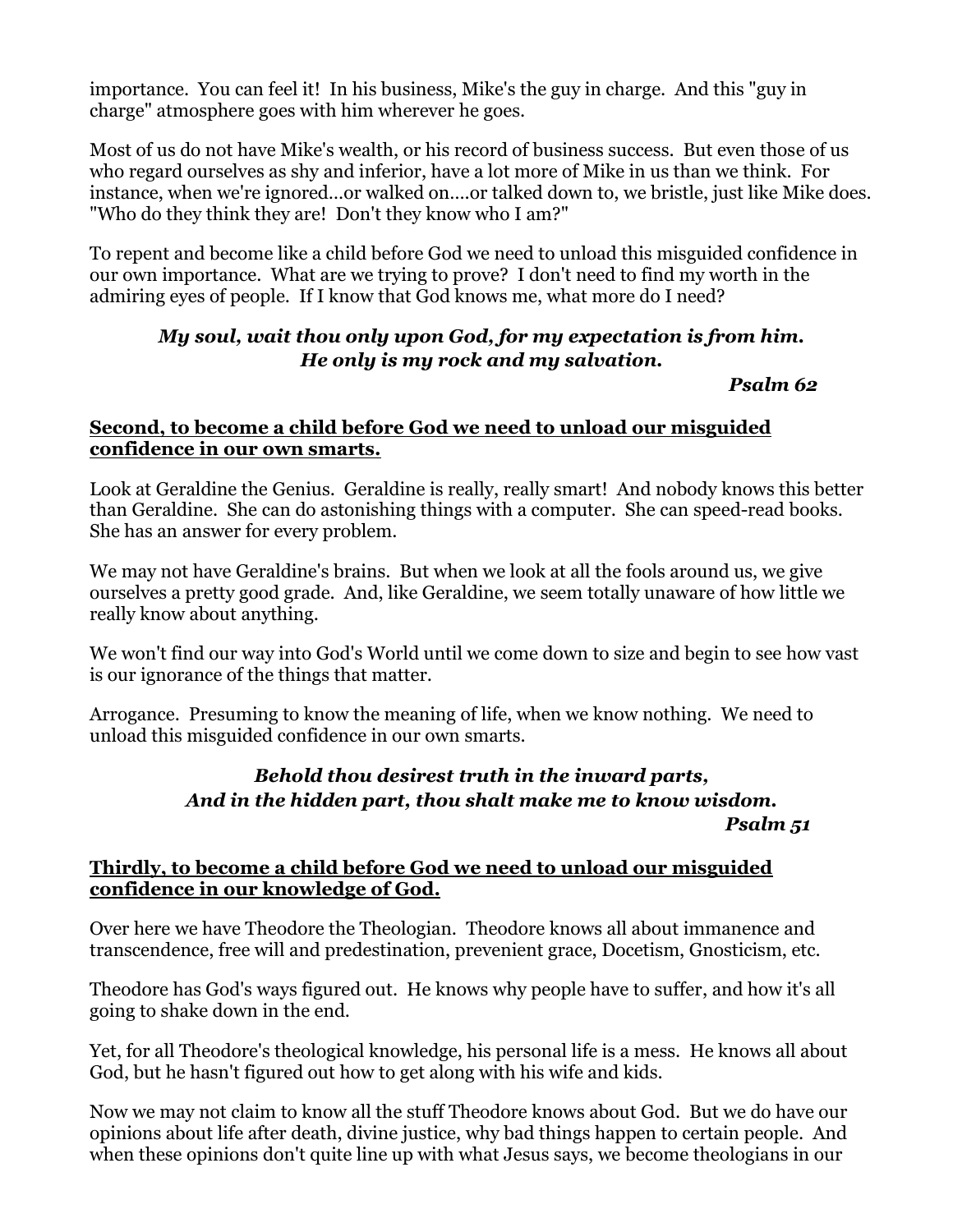own right. We know how to take the edge off a command of Jesus that doesn't suit, and brush it aside.

If we're serious about living in God's world, we need to take off our theologian's hat and confess that we know no more about God's ways than that little child in Jesus' arms.

### *How unsearchable are his judgments, And his ways past finding out!*

### *Romans 11:33*

### **Finally, to become a child before God we need to unload our misguided confidence in our own goodness.**

I have a friend who underwent nothing less than a supernatural transformation of his life. He met the Lord Jesus, began to follow him. He continues as a disciple of Jesus to this day. But there was a time, before this miracle happened, when this man seemed unreachable. "Look," he would say, "I'm okay with God. My good deeds outweigh my bad. I'm basically a good guy."

Who of us has not been afflicted with that disease? A misguided confidence in my own goodness….."My good deeds outweigh my bad." Give me a break!

Sooner or later, in his mercy, God sends each of us a dose of reality. Something happens in our life that wakes us up. Suddenly we discover that…

…we aren't as important as we thought we were.

…we aren't as smart as we thought we were.

…we don't know God as well as we thought we did.

…and, (heaven forbid!) we aren't quite the saint we thought we were.

Once we get that message, we may be ready to humble ourselves and become that little child in Jesus' arms. And when we do, the door to God's world opens. We walk in, not as the vain adult we've been for so long, but as a little child, stepping into the Father's house.

### *Truly, I say to you, whoever does not receive the kingdom of God as a child shall not enter it."*

It sounds so simple.

Yet it takes most of us a lifetime to figure it out.

But once we figure it out, it only takes a split-second to submit to the word of the Lord, asking him to help us to truly repent and become a child before him.